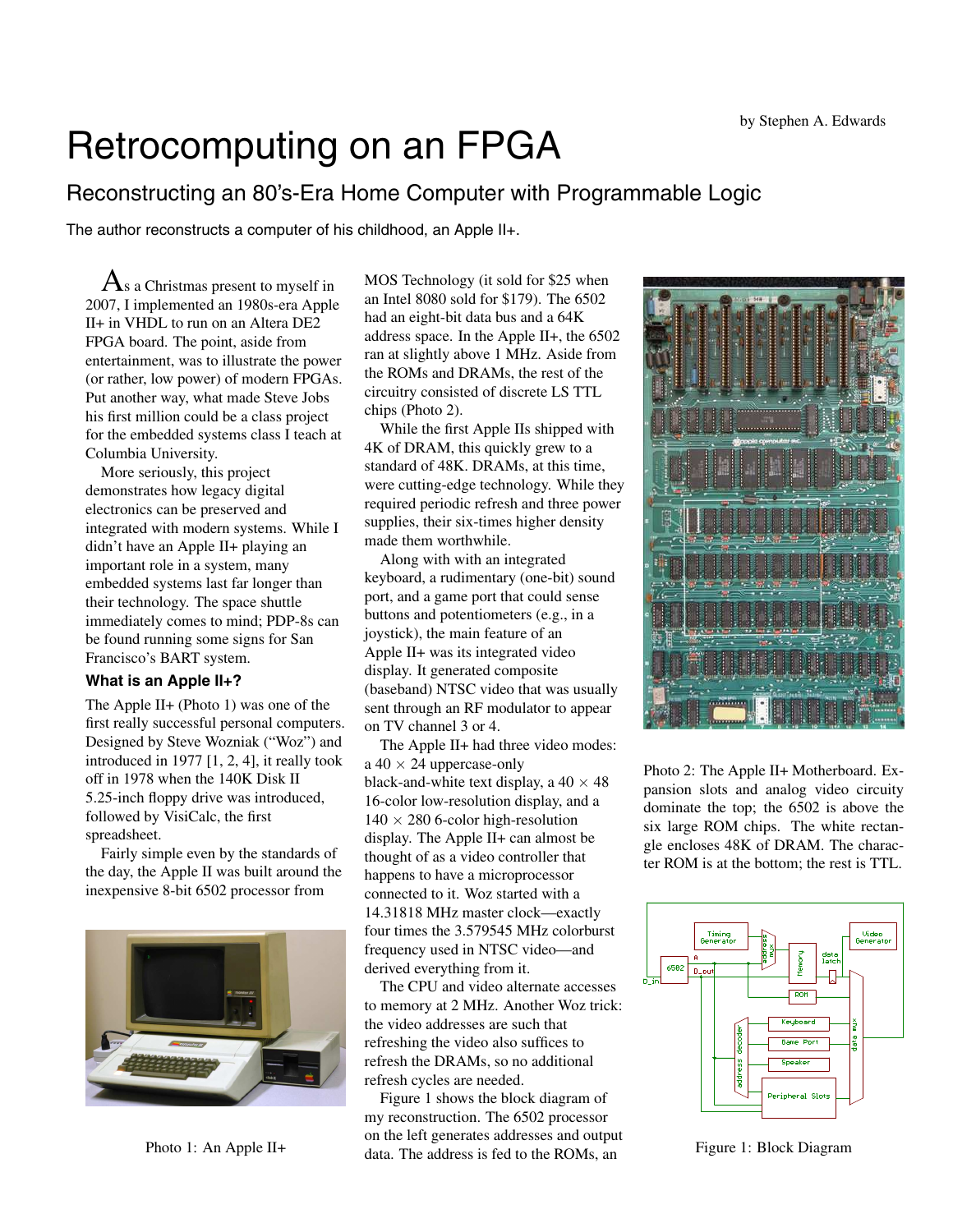

Figure 2: Woz's clock generator circuit. A 14.31818 MHz crystal drives a 4-bit shift register and a quad flip-flop to generate DRAM timing signals and the processor clocks, which in turn feed a bank of horizontal and vertical video counters.

address range decoder, the peripheral slots, and to a mux that selects between processor and video system addresses for the main memory.

The original Apple II+ used a tri-state data bus, but FPGA cores do not support such complex electrical structures (although they do provide tri-state I/O pins), so my reconstruction breaks the data bus into multiple segments. Most notably, I added a large mux (right side of Figure 1) that selects the source of data fed to the 6502 core, such as main memory or the ROMS.

# **The Clock Generator**

Figure 2 shows the Apple's clock generator circuit. A crystal oscillator drives the clocks on a '195 quad shift register and a '175 quad flip-flop. These generate clocks for the the DRAM (RAS' and CAS') along with the "1 MHz" processor clocks PHI0 and PHI1. A gated version of PHI0 feeds a bank of '161s: four-bit binary counters configured to act as horizontal and vertical counters (H0–H5, VA–VC, and V0–V5) from which the video addresses are generated.

This clever circuit does a lot with few parts. It is at the center of Woz's

patent [5], which describes it and his trick of using digital signals to generate color NTSC video.

Woz derived the CPU clock from the 14M clock by dividing by roughly fourteen. "Roughly" because every sixty-fifth CPU cycle (one per horizontal scan line) is stretched by two 14M clock periods to preserve the phase of the 3.58 MHz colorburst frequency. Thus, there are  $65 * 14 + 2 = 912$  pixel periods per line, or exactly 228 cycles of the 3.58 MHz colorburst per line.

While it would be possible to write a model for each TTL part in VHDL and assemble them according to the schematic, I prefer to try to write the VHDL according to Woz's intentions for the original circuit. This is especially true for combinational "glue" logic, which was often implemented in nonintuitive ways to save parts.

Listing 1 shows my VHDL code for the clock generator. It assumes the 14 MHz clock is provided externally and consists of three main sequential processes. The first models the '195 shift register, which either shifts or loads dependings on its own Q3 output. The second process models the '175 quad flip-flop and the

'153 driving it, which selects between PRE PHI 0 and a combination of Q3 and PHI0 depending on the state of AX.

The third sequential process models the four 4-bit binary counters. In the original circuit, these were clocked by the output of a NAND gate. Such a practice is dangerous because the output of the gate might glitch and cause unpredictable behavior, so instead I chose to clock these counters at 14 MHz and instead carefully control when they count.

Figure 3 shows a timing diagram for the clock generator illustrating how it behaves at the end of a line. The COLOR\_DELAY\_N signal causes the shift register to delay RAS\_N et al. two extra 14M cycles, which also causes PHI0 to be stretched. HCOUNT changes on the rising edge of LDPS N, just as in the original circuit.

The values taken on by the horizontal counter are a little unusual: the counter is allowed to wrap around from 7F to 00, but is then set to 40 to start the line. These 65 PHI0 periods turn into about 15.70 kHz, close to the NTSC horizontal frequency of 15.734 kHz.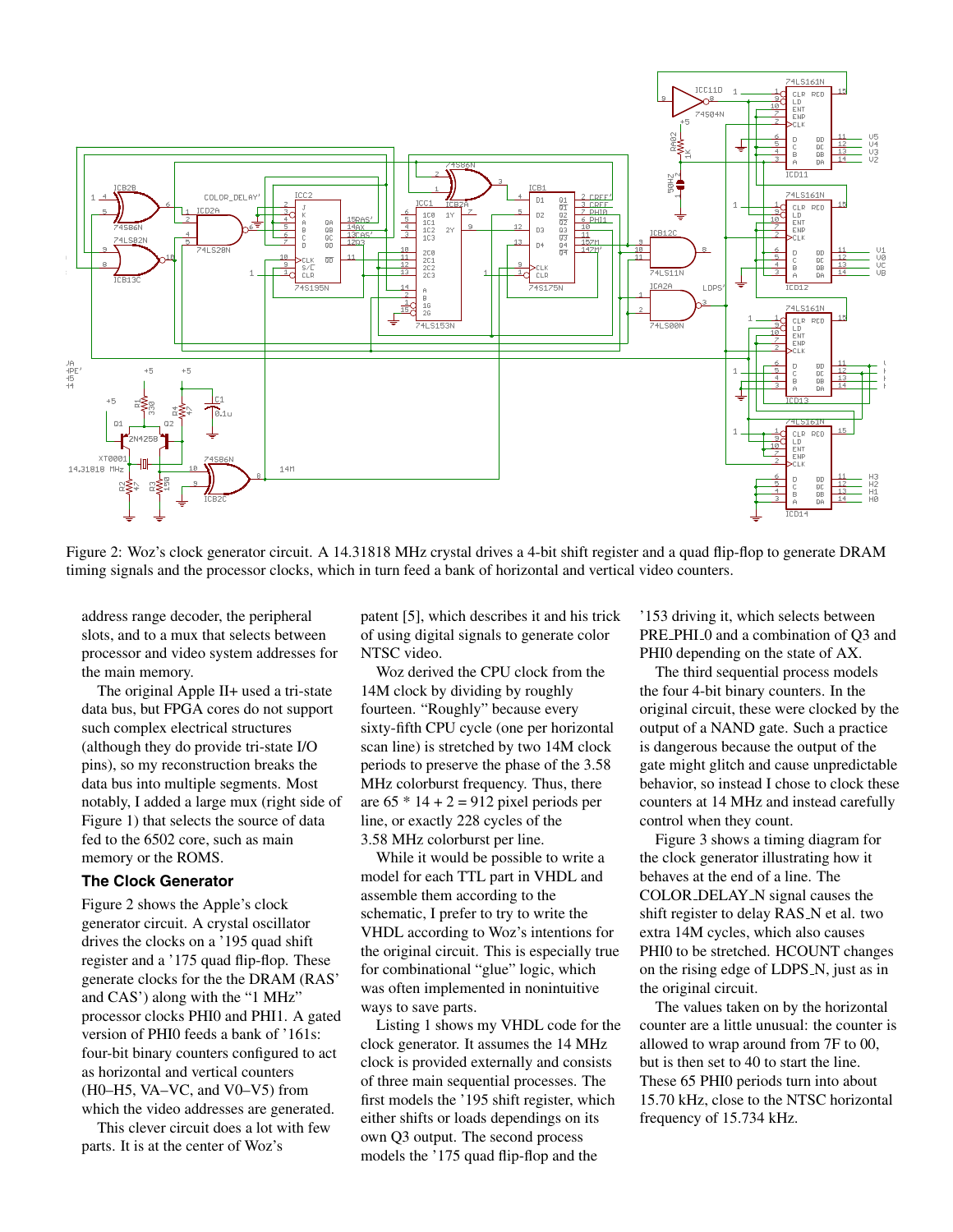| Time            | 62us                  | 63us        | 64us | 65us      |
|-----------------|-----------------------|-------------|------|-----------|
| $CLK_14M$       | $\Box$                |             |      |           |
| RAS_N           |                       |             |      |           |
| AX              |                       |             |      |           |
| $cas_n$         |                       |             |      |           |
| Q <sub>3</sub>  |                       |             |      |           |
| CLK_7M          |                       |             |      |           |
| COLOR_REF       |                       |             |      |           |
| PRE_PHI0        |                       |             |      |           |
| PHI0            |                       |             |      |           |
| ${\tt LDPS\_N}$ |                       |             |      |           |
| HPE_N           |                       |             |      |           |
| HCONT6:0        | $Y^{\dagger}$ F<br>7E | VO 0        | γ40  | $\chi$ 41 |
| VCONT: 0        | 0FA                   | <b>XOFB</b> |      |           |
| COLOR_DELAY_N   |                       |             |      |           |

Figure 3: Behavior of the clock generator at the end of a line

COLOR\_DELAY\_N <=

-- To generate the once-a-line hiccup: D1 pin 6

#### **The CPU and Memory**

Like Woz, I didn't create a 6502 processor from scratch. Instead, I used a 6502 core written by Peter Wendrich for his FPGA-based Commodore 64. The main challenge here was making sure it was clocked properly given the odd way the Apple II+ generates its occasionally stretched processor clock.

Semiconductor memory has changed a lot since 1977. The Apple II+ used 24 4116 16-kilobit DRAM chips with 150 ns access times to provide 48 kilobytes of memory. Today, it is difficult to find memory chips this small.

While it would have been nice to place all of the Apple's memory on the FPGA I was using, it (an Altera Cyclone II 2C35) has about 59K of on-chip RAM, which is just a little too small to fit 48K of RAM plus 12K of ROMs. I chose instead to use off-chip SRAM (the DE2 has 512K) for the 48K of main memory and store the ROMs on-chip. Storing the ROMs in FPGA memory is more convenient because their contents are initialized when the FPGA is programmed.

Asynchronous SRAM is much easier to interface than DRAM. The only real issue is generating an approriately timed write enable signal and making sure the tri-state data pins are only driven when the processor is writing to the RAM.

#### **The Video Generator**

The Apple II+ has three main video modes: a 40×24 uppercase-only text display, a  $40\times48$  16-color "lores" graphics mode, and a 280×192 6-color

```
-- The DRAM signal generator
C2_74S195: process (CLK_14M)
begin
  if rising_edge(CLK_14M) then
    if Q3 = '1' then -- shift
      (Q3, CAS_N, AX, RAS_N) <=
        unsigned'(CAS_N, AX, RAS_N, '0');
    else -- load
      (03, CASN, AX, RASN) \lequnsigned'(RAS N, AX, COLOR DELAY N, AX);
    end if;
  end if;
end process;
-- The main clock signal generator
B1_74S175 : process (CLK_14M)
begin
  if rising_edge(CLK_14M) then
    COLOR_REF <= CLK_7M xor COLOR_REF;
    CLK_7M <= not CLK_7M;
    PHI0 <= PRE_PHI0;
    if AX = '1' then
     PRE PHIO \le not (03 xor PHIO); -- B1 pin 10
    end if;
  end if;
end process;
LDPS_N <= not (PHI0 and not AX and not CAS_N);
LD194 <= not (PHI0 and not AX and not CAS_N and not CLK_7M);
-- Four four-bit presettable binary counters
-- Seven-bit horizontal counter counts 0, 40, 41, ..., 7F (65 states)
-- Nine-bit vertical counter counts $FA .. $1FF (262 states)
D11D12D13D14_74LS161 : process (CLK_14M)
begin
  if rising_edge(CLK_14M) then
    -- True the cycle before the rising edge of LDPS_N: emulates
    -- the effects of using LDPS_N as the clock for the video counters
    if (PHI0 and not AX and ((Q3 and RAS_N) or
                            (not Q3 and COLOR_DELAY_N))) = '1' then
      if H(6) = '0' then H \leq 10000000";
      else
        H \leq H + 1;
        if H = "1111111" then
          V \leq V + 1;if V = "111111111" then V \leq "011111010"; end if;
        end if;
      end if;
    end if;
  end if;
end process;
```
not (not COLOR REF and (not AX and not CAS N) and PHI0 and not  $H(6)$ );

Listing 1: VHDL for the timing generator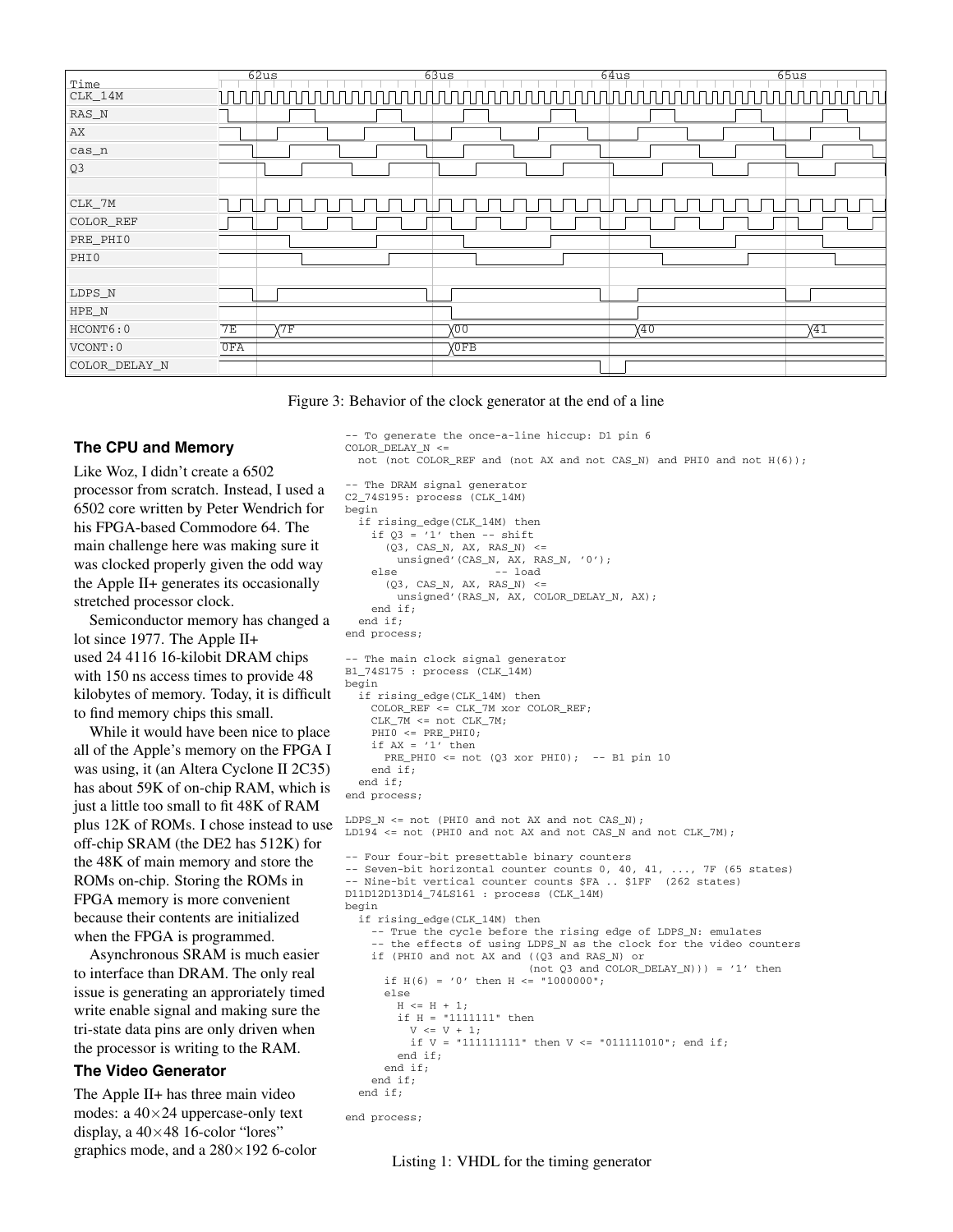"hires" graphics mode. The graphics modes also have a mixed mode in which the bottom four lines of text are displayed instead.

The memory layout for all three modes is similar and non-linear. To accommodate 40-character text lines using only a single four-bit binary adder and wasting little memory, Woz divided the screen into three horizontal stripes, each 64 scan lines high (equivalently, eight character rows). Memory for each display mode is divided into 128-byte segments that hold three 40-byte lines (i.e., the last eight bytes in each segment are not displayed). The first line in each segment appears in the top stripe, the second in the middle stripe, and the third in the bottom. The result is that bits 3 to 6 of the video address are a funny sum of horizontal and vertical counter bits.

All three modes fetch one byte from video memory every PHI0 cycle. In text mode, the data is fed to the top six address bits of the character ROM and the output of the ROM is loaded into a '166 eight-bit parallel-to-serial shift register. In lores mode, the byte is loaded into a pair of four-bit recycling shift registers and clocked out repeatedly. In hires mode, the byte is loaded into an eight-bit shift register and clocked out.

# **The VGA Line Doubler**

The Apple II+ generates a composite color NTSC signal that was usually sent through an RF modulator and displayed on a standard television set. Since computers have not used composite color monitors since the early 1980s, one of my goals was to generate an analog color VGA signal (now also obsolete) suitable for a standard computer LCD monitor.

This presented two problems. The first is one of rate: the Apple II+ generates composite color non-interlaced NTSC video: 60 frames a second, 262 lines per frame. This leads to a horizontal refresh rate of about 15.70 kHz.

The VGA standard, which has been around since 1987, is an analog RGB component format associated with a variety of refresh rates, but the most relevant here is essentially NTSC times two: a 31 kHz horizontal sweep rate with a 60 Hz frame rate. By design, this is two VGA lines for every NTSC line.

So to display an NTSC-rate image on a VGA monitor, it is enough to display each NTSC line twice, which is convenient because it only requires buffering a line instead of a whole frame. Rather than redesign Woz's carefully crafted video circuitry, I chose to place a VGA line doubling circuit after his one-bit video output that both doubles the horizontal frequency and interprets color information.

My circuit consists of a dual-ported memory that stores two lines of the 14 MHz 1-bit video signal. At any time, the circuit is filling in one line and displaying the other; the roles of the two lines swap once every NTSC line.

#### **The Color Decoder**

Interpreting colors is the bigger challenge in converting the Apple II+ output to color VGA signals. Unlike VGA, which conveys separate red, green, and blue signals, composite (color) NTSC video consists of three signals modulated together. To a high-bandwidth luminance (brightness only) signal (about 3 MHz) called Y, NTSC adds two lower-bandwidth color signals ("I" and "Q") that are quadrature modulated at 3.579545 MHz. A color television demodulates and combines linear ratios of these signals to recover red, green, and blue intensities.

The Apple II+ uses a trick to generate the modulated signal: it produces a digital signal that switches at 14.31818 MHz—exactly four times the colorburst frequency. Figure 4(a) depicts a small patch of this digital video output interpreted as black and white pixels. The sixteen different period-four waveforms (i.e., whose fundamentals are at the 3.58 MHz colorburst frequency) each produce a different color (two produce gray). All 0's is black and all 1's is white since neither has any high-frequency information; the television interprets them as purely luminance. Other patterns produce different levels of Y, I, and Q, and thus different colors.

NTSC demodulation and YIQ-to-RGB colorspace conversion is a linear process, albeit a time-varying one because quadrature modulation uses phase to distinguish two signals. So the digital video signal the Apple II+ produces can be though of as a linear combination of



Figure 4: A hires graphics fragment interpreted as (a) monochrome, (b) output from the KEGS software emulator for the Apple IIgs, (c) under a four-bit window algorithm, and (d) under the six-bit window algorithm used in my reconstruction.

four square wave signals that differ only in their phase. Thus, interpreting groups of four bits as one of sixteen colors produces a reasonable display, especially for solid regions.

Unfortunately, this four-bit-at-a-time approach produces more color fringing around the edges of white objects than a television would because of the bandwidth limits on I and Q, as shown in Figure 4(c). My solution was to look at one bit to the left and right of the four-bit window and generate color only when these extra bits follow the same pattern as the middle four. (Figure  $4(d)$ )

Figure 5 shows an abstract view of my color generator. At the top is a six-bit shift register that amounts to a sliding window into the video signal. Each bit consumes 90 degrees of phase; the circuit mostly considers the middle four bits.

The main color circuitry comprises a "permute" block that rotates the four (constant) basis colors depending on which of the four phases a pixel can be in relative to the colorburst frequency. Then each of the four basis colors are ANDed with the four middle bits of the sliding window filter and added together to form a 24-bit RGB value.

At the top right of Figure 5 are three gates that guess when we are in the middle of a solid color region. When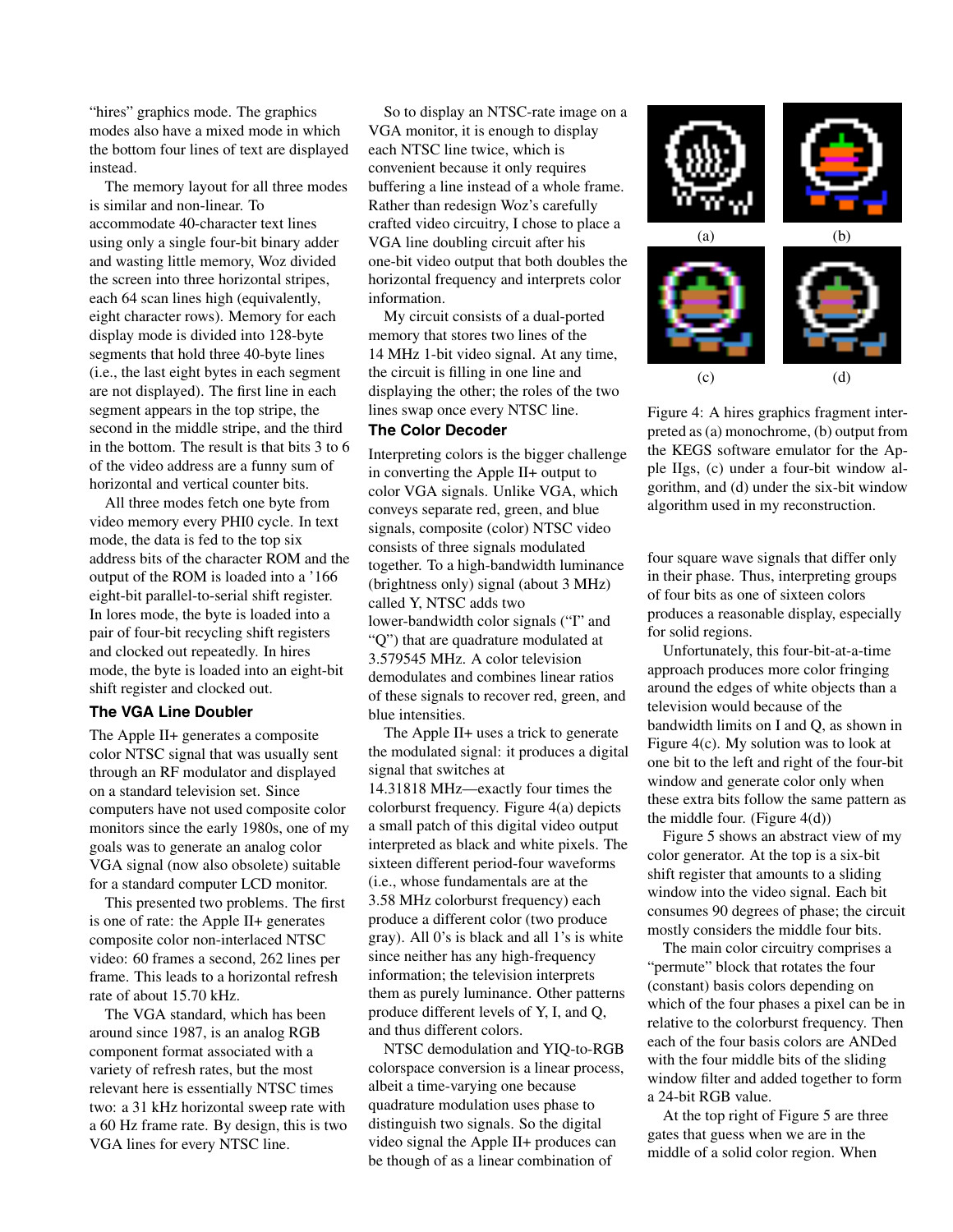

Figure 5: Abstract View of the Color Generator

bits 0 and 4 in the filter are equal, and bits 1 and 5 are also equal, the "color select" signal is true and the solid color value generated as described above is selected as the color for this pixel.

Otherwise, my circuit colors the pixel black, gray, or white depending on how many bits are set in the middle two positions in the shift register. This approximates the effect of the lower I and Q bandwidth: when the signal suddenly changes from dark to light, the luminance changes more quickly; the color information changes slower.

It took some experimentation for me to arrive at this approximation. To evaluate the algorithms, I wrote a simple C program that converted a memory dump of a hires image into a PPM file, which I then evaluated. Figure 4(d) is the output I finally implemented.

#### **The Disk II Emulator**

Introduced about a year after the Apple II itself, the Disk II 5.25" floppy disk drive was another remarkably svelte piece of hardware [2, 3]. The system consisted of a digital controller board connected to the peripheral bus, an analog board in the drive itself that handled things like controlling the stepper motor and conditioning the read signal, and a bare Shugart SA400 drive mechanism.

My goal was to make it possible for my reconstruction to boot images of 5.25" floppy disks. Years ago I converted my own collection of physical disks to such images; many more can be found on the web. Thus, my goal was to make the software think it was talking to a floppy drive instead of attempting to reconstruct the drive and its controller exactly.

The DE2 board has a SD/MMC card interface, which is just a connector with a few pins connected directly to the FPGA and some pull-up resistors. This plus the quickly falling prices of SD flash memory cards made it the natural choice.

My emulation circuit consists of two parts: a module that emulates the behavior of the Disk II controller, which interprets CPU access to the relevant I/O addresses, and a SPI module that fetches blocks of data from an SD card based on commands from the first module.

SD/MMC flash memory cards can be operated in a variety of modes. The simplest is SPI, a simple, well-documented, four-wire synchronous serial protocol. Furthermore, the wiring on the DE2 was clearly set up to operate SD cards in such a mode.

The Disk II presented an extremely low-level interface to software. Head positioning was performed by directly

activating the stepper motor phases in sequence. And although the hardware did provide a facility for clock recovery and framing, the software was presented with just a raw stream of encoded bytes from the disk.

Instead of the FM scheme used by the Shugart controller, which placed a clock pulse between every data pulse, the Disk II used a group code recording scheme that allowed up to two consecutive 0's before a 1 was mandatory, making it possible to store six bits instead of four in the space of eight transitions. This improved formatted capacity to 140K per diskettee over the 90K possible with FM encoding, but it fell to the software to decode this data.

My Disk II emulator consists of an SPI controller responsible for initializing and reading data from the SD card, a bus device that interprets and responds to the 6502 like the Disk II controller, and a dual-ported RAM that holds a single unformatted track's worth of data. At 300 rpm at 4  $\mu$ s per bit, this is 50,000 bits or 6250 bytes. However, the standard file format for Apple II raw disk images (".nib") uses 6656 bytes  $(26 \times 256)$  per track, so I chose to use that.

The SA400 had a single read/write head whose position over the floppy was controlled by a stepper motor. My Disk II controller observes how the software activates the four phases of the stepper motor and responds to each track change by reading a track's worth of data into the track buffer. Once in the buffer, the controller simply cycles through the track data, emulating the movement of the head over the track.

The stepper motor has four phases, and every two phases corresponds to a distinct track (of which there are 35), but because the software is free to turn on two (or more) phases simultaneously, my controller models both when the head is at a particular phase and when it is between two adjacent phases. It constantly monitors the state of the four phases and updates the head position based on its current position. When it observes a track change, it signals the SPI controller to fetch the new track and transfer it into the track buffer.

I added a rudimentary user interface for selecting different disk images: ten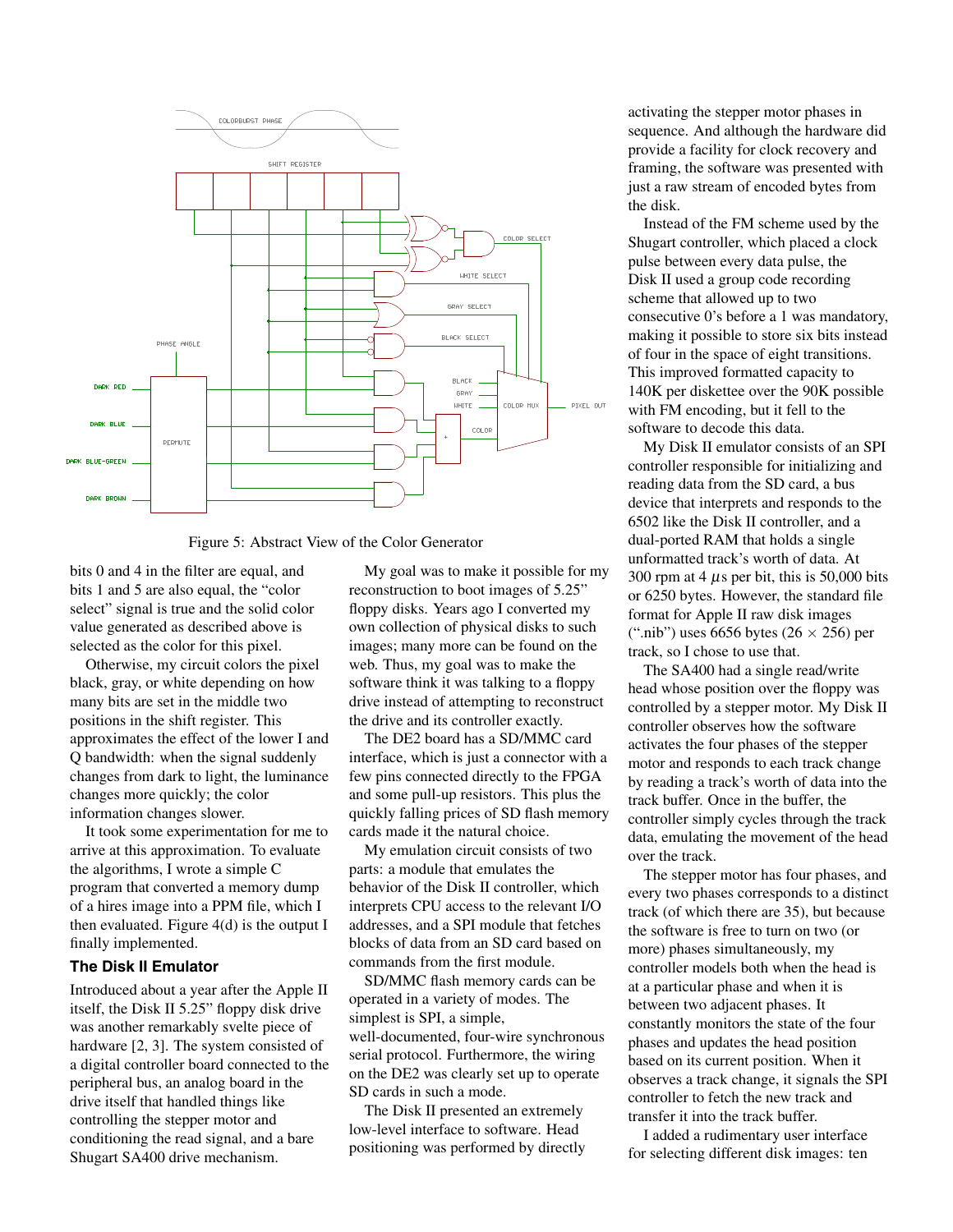switches supply the image number in binary, which I displayed in hex on two of the seven-segment LEDs. On the SD card, the images are laid out one after the other, i.e., not in a file system. To create such a collection, I wrote a script that finds all the .dsk files in a directory, converts each to the "nibblized" format, and adds it to an image file. All 500 of the 5.25′′ floppies I owned fit into 112 MB, which now resides comfortably on a \$5 SD card. How times have changed.

#### **The PS/2 Keyboard Interface**

The Apple II plus had an integrated keyboard consisting of an array of discrete keyswitches scanned by a General Instruments AY-5-3600 keyboard encoder that produced a seven-bit ASCII code. When a key was pressed, it would latch the code and send a pulse that indicated a new key was pressed. The Apple II would latch the pulse as bit 7 of the keyboard I/O location and clear it when another I/O location was accessed, providing a simple handshake.

Instead of directly connecting a keyswitch array to the FPGA, I decided to employ one of the many PS/2-compatible keyboards littering my office. This was especially attractive since the DE2 board board already had a PS/2 connector.

The PS/2 keyboard interface is a simple but idiosyncratic synchronous serial protocol that sends and receives data a byte at a time. The usual message is "make," which indicates a particular key has been pressed. Other messages include "break" followed by a code for a key that has been released. Unfortunately, the scan codes are not ASCII (perhaps reflecting the wiring of an early keyboard) and use "extended codes" for keys such as the arrows, since they were not on the original keyboard.

My solution uses the free PS/2 controller distributed by ALSE, which speaks the low-level protocol and performs the serial-to-parallel conversion, and a simple state machine that looks at the returned messages and interprets them as ASCII. The code is sloppy but works. Because all of this was never part of the Apple II, I was not concerned with being faithful to the original design, or even elegant.

#### **Sound**

The Apple II+'s sound system is simultaneously humorous and amazing: a speaker connected to a Darlington transistor driven by a flip-flop configured to toggle when a particular I/O address is accessed. The amazing part is that programmers managed to drive such a trivial circuit to generate four-voice synthesized sound and even speech. Emulating the audio address decoding and flip-flop was trivial; doing something useful with the resulting signal was more of a challenge.

The DE2 board includes a Wolfson MW8731 CODEC, a CD-quality stereo audio chip capable of driving an audio amplifier, complete overkill for Apple II+ audio, but already there on the board. Using it presented two challenges: generating the appropriate set of signals to feed its serial interface and initializing its registers through an  $I^2C$  bus.

I implemented one module that generates the various square waves for the codec's clocks (a bit clock and a word or channel clock) and shifts out sixteen bits of amplitude data. The main trick here was choosing the proper divider values and sending out each bit at the right time.

The  $I<sup>2</sup>C$  bus controller was more tricky. While I only needed to support a small part of the bus protocol, it still required three state machines: one to handle the low-level details of clock and data bit generation, one to transmit single packets, and one to prepare the proper sequence of packets to initialize the Wolfson chip's registers.

# **The Top Level**

My reconstruction actually has two "top-level" modules. The "apple2" module contains the timing generator, video generator, processor, ROMs, address decoder, and various minor peripheral devices, i.e., all the original parts of the Apple II+. A second module is the actual top level, consisting of the "apple2" module along with the VGA line doubler, the PS/2 keyboard interface, Disk II emulator, audio components, a PLL that divides the DE2's 50 MHz clock down to about 28 MHz (i.e., not exactly the right frequency, but close enough), and connections for switches and LEDs on the DE2 board.

I brought out the CPU's PC to four of the seven-segment displays on the DE2 and the drive's current track on another two. While the PC is usually changing so fast it becomes a blur, patterns do often emerge. For example, the PC remains highly focused when the computer is waiting at the prompt. Similarly, I have found a lot of software, including the operating system when it is moving the drive head, calls the monitor's "delay" routine to slow things down.

#### **Comparing Implementations**

This project demonstrates how little power modern hardware consumes and how much more efficient it can be than software. I compared the power consumed by an actual Apple II+ with that consumed by my reconstruction as well as a software emulator running on ten-year-old x86-based Linux box. I used an inexpensive "Kill A Watt" power meter, which only claims 0.2% accuracy, but this was enough to demonstrate what was going on.

The results were dramatic. My real Apple II+ nominally consumed 22 watts, which rose to 31 watts when the disk was rotating; my FPGA reconstruction only consumed 5 watts, even with all its extra unused peripherals. The Dell Optiplex GXa (running a now-modest 233 MHz Pentium II) consumed 62 watts when running the emulation software.

#### **Project Files**

Included with all the VHDL files are project files for Altera's Quartus software, a utility program for converting the more common 140K .dsk files to the .nib files my reconstruction uses.

For copyright reasons, I did not include a copy of the Apple ROMs. They are easy to obtain from an existing computer or from the Internet. I included the script I used to convert the binary files into VHDL files that hold the same data.

But the project will function as it stands: I wrote a "fake BIOS" that clears the screen, displays some messages, then cycles through a simple pair of graphics demos. I included the 6502 assembly source, which I compiled with the xa65 cross-assembler. My "BIOS" is not able to boot any Apple disks, however.